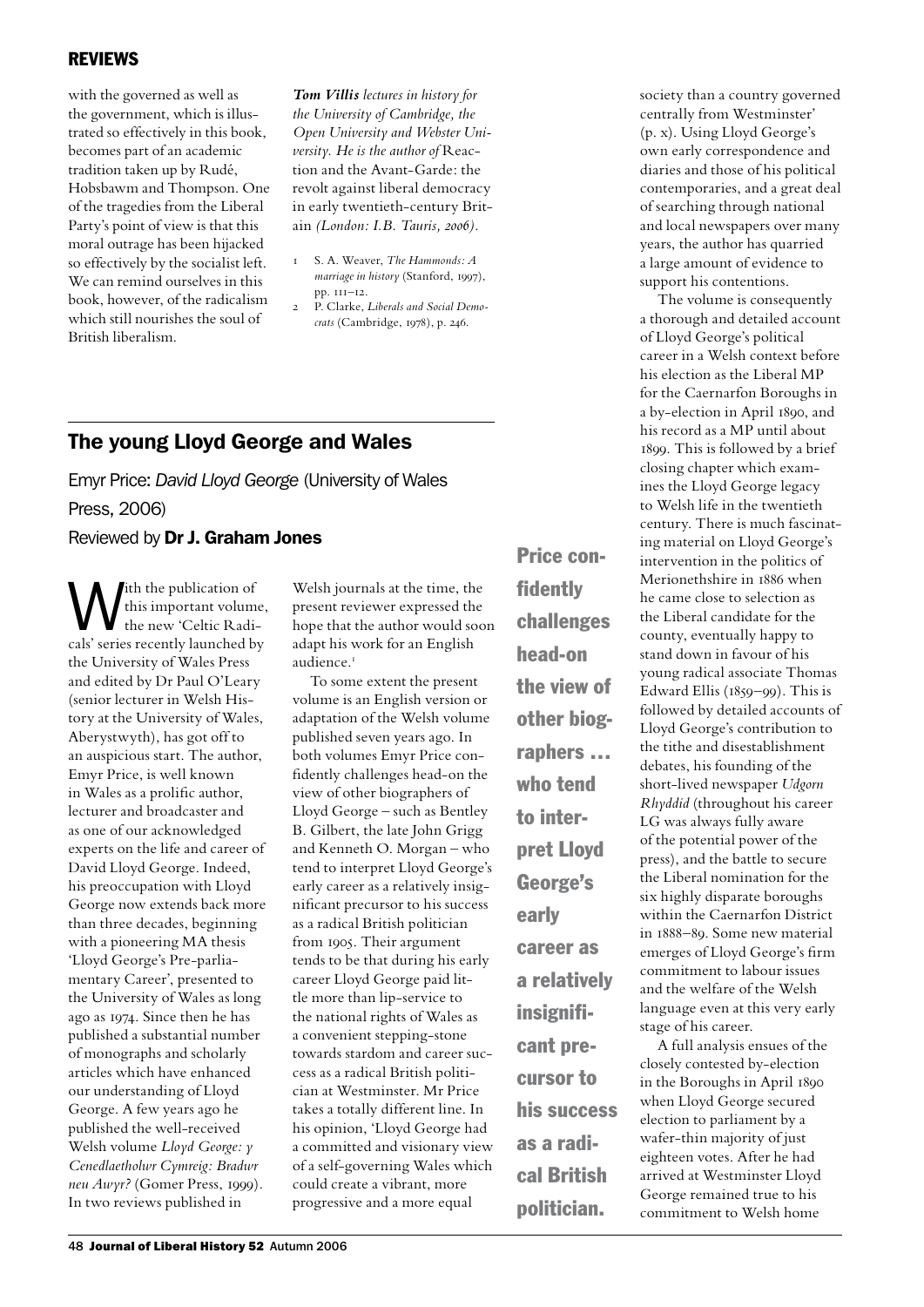

rule, disestablishment and devolutionary solutions. This important volume includes much valuable information on the neglected *Cymru Fydd* movement, its significance, the reasons for its eventual breakdown and failure in 1895–96 and the half-hearted attempts to revive it during subsequent years.

By far the least satisfactory part of the book is the rather brief epilogue-like Chapter XI, 'The British-Welsh Politician, 1899–1945, and the Legacy of Young Wales' (pp. 186–208) where Price valiantly attempts to look for evidence to support the view that Lloyd George still sought to safeguard Welsh interests from 1900 onwards. Even less convincing is his effort to portray devolutionary successes in the second half of the twentieth century, culminating in the establishment of the National Assembly for Wales in 1999, as the direct legacy of LG's devotion to Welsh issues. On the very last page of the text (p. 208), we read that the Welsh politicians who oversaw the

creation of the Welsh Assembly, individuals as diverse as Ron Davies (Labour), Richard Livsey (Liberal Democrat) and Dafydd Wigley (Plaid Cymru), were 'the inheritors of the Lloyd George mantle of Young Wales'. As Kenneth Morgan rightly wrote in a review of this volume's Welsh language predecessor, 'The effort to make his hero more of a consistent Welsh nationalist than previous historians have done smacks of the devolution enthusiasm of the 1990s rather than the Liberal politics of a hundred years earlier … The author's wider speculations on the movements of the time owe as much to his patriotic heart as to his head'.<sup>2</sup>

It is especially pleasing that the author has provided this volume (unlike the Welsh version) with helpful scholarly footnotes, but disappointing that these often fail to give the full call numbers of the documents cited. This is true of important archival sources like the Lloyd George Papers, the William George Papers and the Sir John Herbert Lewis Papers in the custody of the National Library of Wales. Indeed, I am surprised that more use was not made of the William George Papers which contain a great deal of extremely valuable source material relating to the themes outlined in this book. To some extent the volume has a rather dated air and smacks of research undertaken in the 1970s and 1980s and not subsequently updated in the light of archival collections which have become available and listed in the meantime. To some extent, the author is happy to cite from published materials rather than consult the original documents himself.

The general standard of accuracy is high. It is clear that Price has fully mastered the minutiae and detail of his subject's early life and career. Factual slips are few. But we read (p. 53) that LG's younger brother William shared 'much of the financial burden of Lloyd George's pre-parliamentary and parliamentary career up to 1911', the date of the introduction of the payment of MPs, whereas of course LG began to draw a (relatively generous) ministerial salary from the time of his entry into the Cabinet as President of the Board of Trade in December 1905. The Liberal Party did not 'emerge triumphant' 'throughout Wales' in the first county council elections in January 1889 (p. 67), as Brecknockshire fell to the Conservatives. Stuart Rendel, the Liberal MP for Montgomeryshire from 1880 until his retirement in 1894, is described (p. 127) as 'the unofficial leader of Welsh Liberals', but, in fact, he had been elected the chairman of the Welsh Parliamentary Party in 1888. Frank Edwards MP represented not Brecknock and Radnor (p. 138), but simply Radnorshire. In 1920, LG urged Welsh devolutionists to seek, not 'Welsh Home Rule' (p. 187), but 'federal Home Rule'. Mair Eluned's death in 1907 did not 'cause the beginning of the long estrangement' (p. 190) between Lloyd George and his wife Margaret; there had been severe difficulties in the relationship ever since LG had first entered parliament back in 1890. Finally, the propaganda body launched by Lloyd George to accompany his dramatic 'New Deal' proposals in 1934–35 was the Council of Action for Peace and Reconstruction, not the Council for Economic and Social Reconstruction (p. 204). While the volume has a number of attractive photographs, all of these are well-known and most have been published many times before in earlier volumes.

In conclusion, this important volume must be warmly welcomed as the latest addition to the ever-growing body of literature on David Lloyd George. It is especially valuable for the focus which it provides on LG's early career within Wales and his abiding commitment to Welsh causes. Not all historians